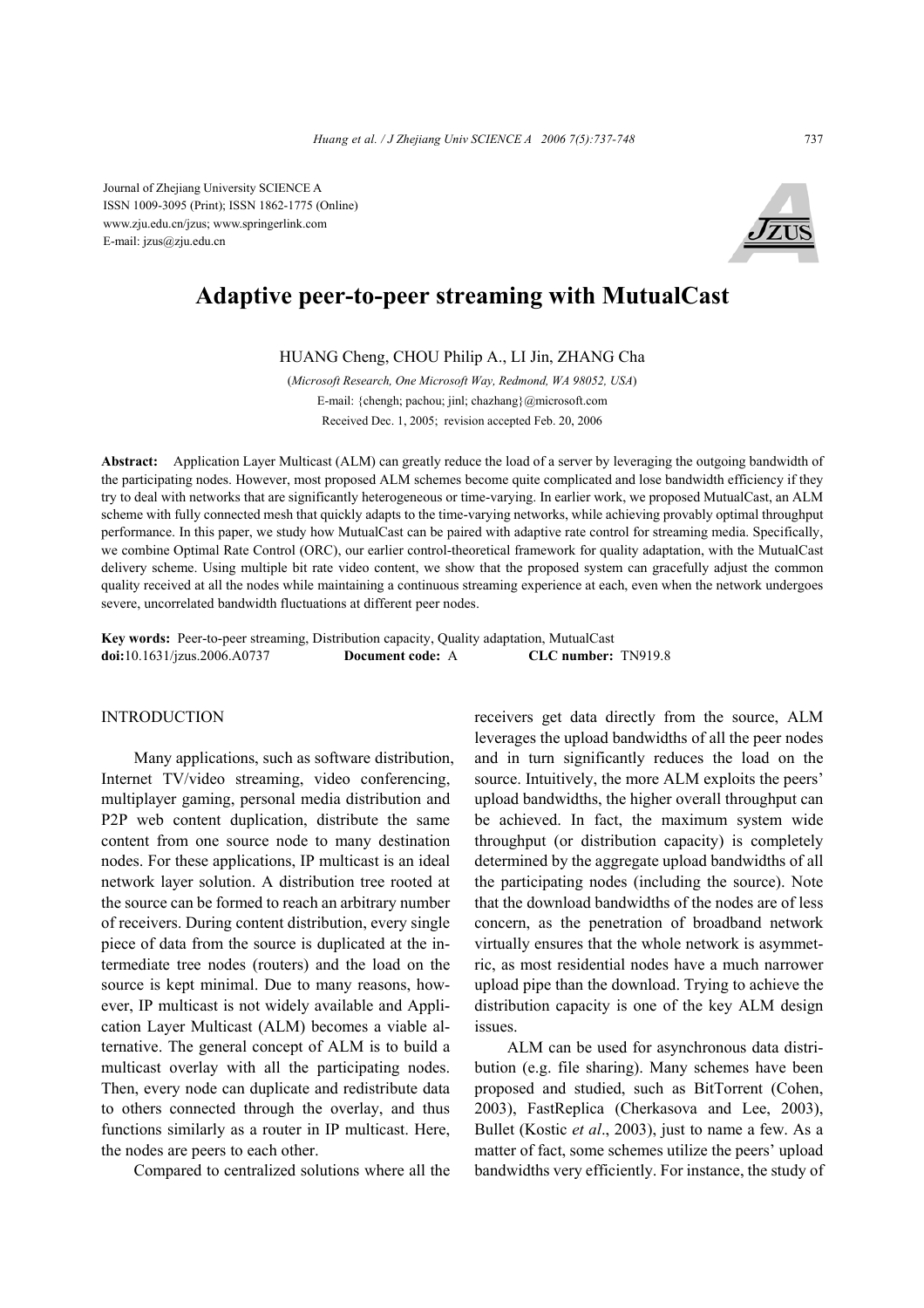BitTorrent (Bharambe *et al*., 2005) reveals that the nodes operate fairly close to their upload capacity under normal conditions. Recently developed Avalanche scheme (Gkantsidis and Rodriguez, 2005) can achieve even higher distribution throughput at the start and the end of distribution by using network coding.

ALM can also be used for synchronous data distribution, e.g., synchronous streaming media delivery. Many schemes have been proposed and studied in this space, such as End System Multicast (ESM) (Chu *et al*., 2000), Scattercast (Chawathe, 2000), Overcast (Jannotti *et al*., 2002), CoopNet (Padmanabhan *et al*., 2003), SplitStream (Castro *et al*., 2003), Scribe (Castro *et al*., 2002), Bayeux (Zhuang *et al*., 2001), CAN-multicast (Ratnasamy *et al*., 2001), and more recently CoolStreaming (Zhang *et al*., 2005), PPLive (http://www.pplive.com), Feidian (http://tv.net9.org), etc. Similar to asynchronous data distribution, these schemes also strive to maximally utilize the peers' upload bandwidths. For example, in ESM, all the peer nodes construct an overlay in a self-organizing and fully-distributed manner. Then, they gather information on network path characteristics using both passive monitoring and active measurements. The overlay structure is continuously refined as more network information becomes available. In ALMI (Pendarakis *et al*., 2001), each session has a session controller which constructs a shared tree. The tree is periodically recalculated based on the end-to-end measurements collected by the session members. CoopNet and SplitStream split the content into multiple stripes and distribute the stripes across separate multicast trees with disjoint interior nodes. Thus, any peer could be an interior node in one of the multicast trees, and contribute to forwarding the content. CoolStreaming dynamically adjusts data requests sent to the peers based on content availability and connection characteristics, in the hope of retrieving data from the peers at maximum rates. All these schemes, however, are yet to achieve the distribution capacity, despite of their complexities.

One unique aspect of streaming media, which makes it fundamentally different from file sharing, lies in the fact that users demand smooth playing experience. The users might be willing to wait reasonable amount of time initially, but once the playback starts, no unintentional interruption is ever desirable. In the Internet environment, however, network dynamics (e.g. delay, jitter and congestion) can and do occur. The available bandwidth, packet loss and packet delay all fluctuate. In an ALM overlay composed by many peer nodes, the variations of individual node will also affect the distribution capacity. To maintain continuous user experience, it is therefore crucial to consider these network dynamics when designing an ALM scheme. Obviously, one easy way to cope with the changes of network conditions is through over-provision. By choosing a streaming bit rate well within the distribution capacity, many schemes get around this problem. In fact, as pointed out by Wang *et al*.(2004), the network bandwidth, delay and jitter fluctuations can be well concealed when the available throughput is much higher than the streaming bit rate. Indeed, authors' limited experience with practical systems, such as CoolStreaming, PPLive and Feidian shows reasonable continuity. However, the biggest disadvantage is that the reception quality offered by these systems is quite limited due to the over-provision. Ideally, the streaming quality should adapt accordingly as the distribution capacity varies. The faster all the peers can upload, the better quality each node should receive. Yet, it is very difficult (if not impossible) for general ALM schemes to know the distribution capacity and adapt the streaming quality accordingly, especially when the network is significantly heterogeneous or timevarying.

Therefore, peer-to-peer streaming systems usually face the following dilemma. On one hand, the systems try to maximally exploit the peer nodes' upload capacity, so as to increase the overall throughput. While on the other hand, the systems tend to over-provide and choose relatively low streaming bit rates, thus resulting in inefficiency and less satisfactory experience.

In this paper, we address this dilemma with an adaptive peer-to-peer streaming solution using a MutualCast framework. MutualCast arranges the nodes in a fixed topology. It adapts efficiently to bandwidth variations of individual nodes and achieves provably optimal throughput performance. Moreover, MutualCast can be effectively implemented using redistribution queues, which naturally provide information needed for quality adaptation. Indeed, we combine Optimal Rate Control (ORC), a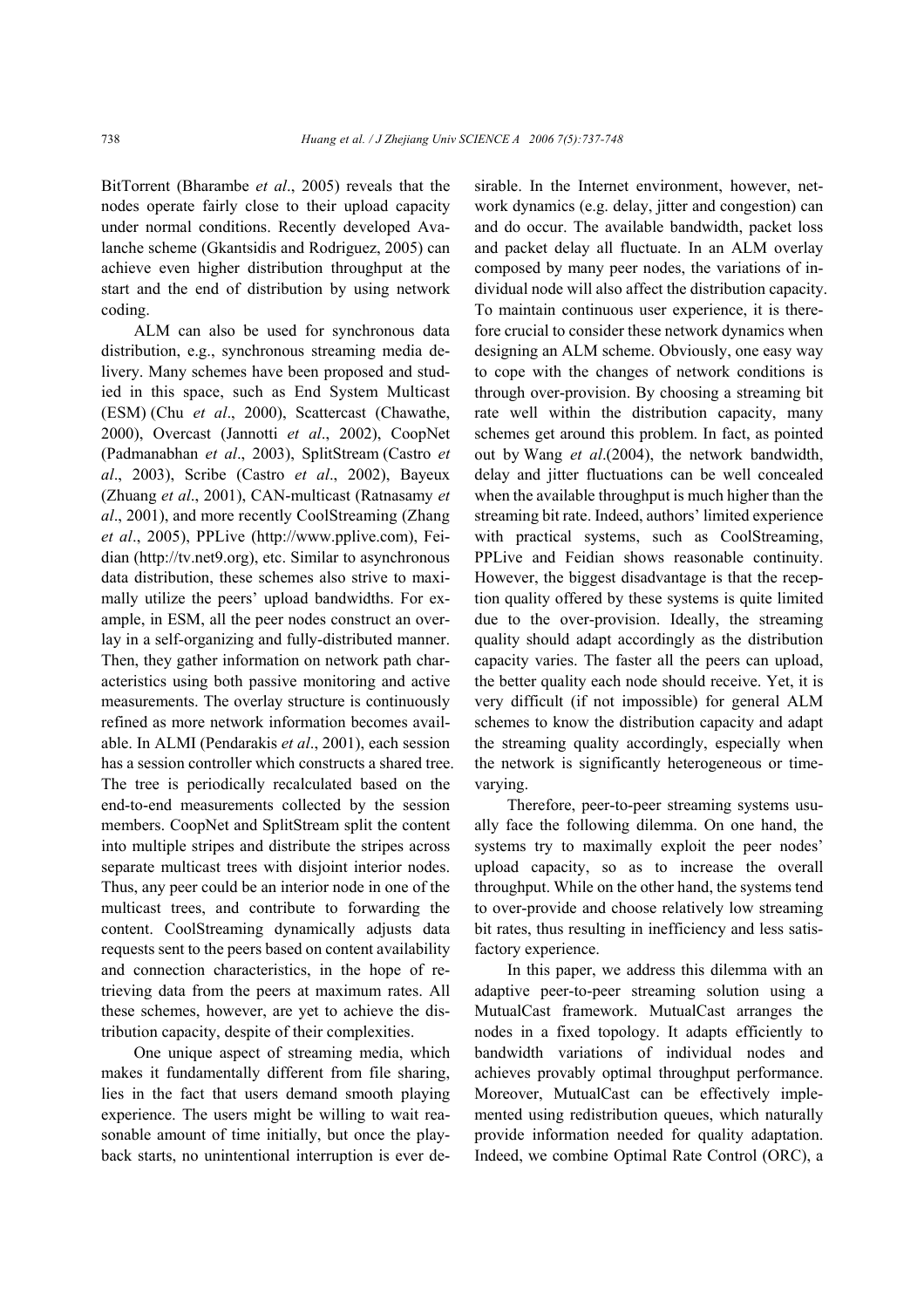control-theoretical framework for quality adaptation, with the MutualCast delivery scheme. Using multiple bit rate video content, we demonstrate that the proposed system can gracefully adjust the common quality received at all the nodes while maintaining a continuous streaming experience at each, even when network dynamics cause independent, severe bandwidth fluctuations.

We present the major ideas in our paper as follows. In Section 2, we describe the MutualCast framework, including distribution routes, bandwidth allocation and distribution queues. In Section 3, we formulate the quality adaptation as a feedback control problem and describes an optimal linear quadratic control solution. We then describe how to combine MutualCast with ORC through the redistribution queues. In Section 4, we present experimental results from a real system using multi bit rate encoded video content. Finally, we conclude the article in Section 5.

## MUTUALCAST DISTRIBUTION

#### **Framework**

MutualCast (Li *et al*., 2005) differs from many peer-to-peer delivery schemes in that it uses a fixed network topology, but adapts by letting peer nodes with different capabilities distribute different amount of content. MutualCast splits the content into many small blocks. Each block is assigned to one single node for redistribution, which could be a peer node requesting the content, a peer node not requesting the content, or even the source node itself. The node in charge of redistribution is then responsible for duplicating the block to all other peer nodes requesting the content. Intuitively, the number of blocks assigned to each node should be proportional to its capability. A more capable node may redistribute more blocks, and a less capable node may redistribute fewer. Then, even though the nodes' capability to distribute blocks may vary due to fluctuations in their upload bandwidths, packet loss and packet jitter, MutualCast can easily cope with these dynamics on an ongoing basis.

The MutualCast framework can be illustrated using an example shown in Fig.1. The source node *s* has content which is chopped into 8 blocks. Among the total 4 peer nodes, 3 nodes  $(t_1, t_2 \text{ and } t_3)$  want a

*t*1 *t*4 1  $\overline{2}$  $\frac{3}{4}$ 5 6 7 8 8 8 *s t*2 *t*3

**Fig.1 Example of MutualCast delivery**

copy of the content, and the other node (*t*4) does not want a copy but merely assists in the distribution. Some blocks (e.g. 1, 2, 3 and 4) are assigned to nodes  $t_1$ ,  $t_2$  and  $t_3$  for redistribution. Taking block 1 as an example, it is first sent by the source node to  $t_1$ , which then forwards it to  $t_2$  and  $t_3$ . Some blocks (e.g. 5, 6 and 7) are assigned to nodes *t*4. Taking block 5 as an example, it is first sent by the source node to *t*4, which then forwards it to all  $t_1$ ,  $t_2$  and  $t_3$ . Other blocks (e.g. 8) are assigned to the source node itself, which directly distributes these blocks to all peer nodes requesting the content (i.e.  $t_1$ ,  $t_2$  and  $t_3$  in here). Note that the size of the block is a compromise between the granularity of distribution and the overhead required for identifying the block. We choose the block size to be 1 kB in our implementation. It should be clear from this example that the network topology of MutualCast is in fact generic and fixed. Indeed, MutualCast relies on bandwidth reallocation to adapt to the network condition variations, instead of less preferred approaches of adapting the network topology itself. Of course, the fixed and fully connected topology limits the size of the MutualCast network.

## **Distribution routes and bandwidth allocation**

The above example shows that the MutualCast network distributes the content blocks through three routes: (1) through the content-requesting peer nodes; (2) through the non-content-requesting peer nodes; and (3) directly from the source node. In general, if the MutualCast network includes a source node, *N*<sup>1</sup> content-requesting peer nodes  $(N_1>1)$  as otherwise the problem is trivial) and  $N_2$  non-content-requesting (but willing to assist in distribution) peer nodes, the content blocks will be distributed through  $N_1$  height-2 trees with intermediate degree  $N_1$ −1 (with the inter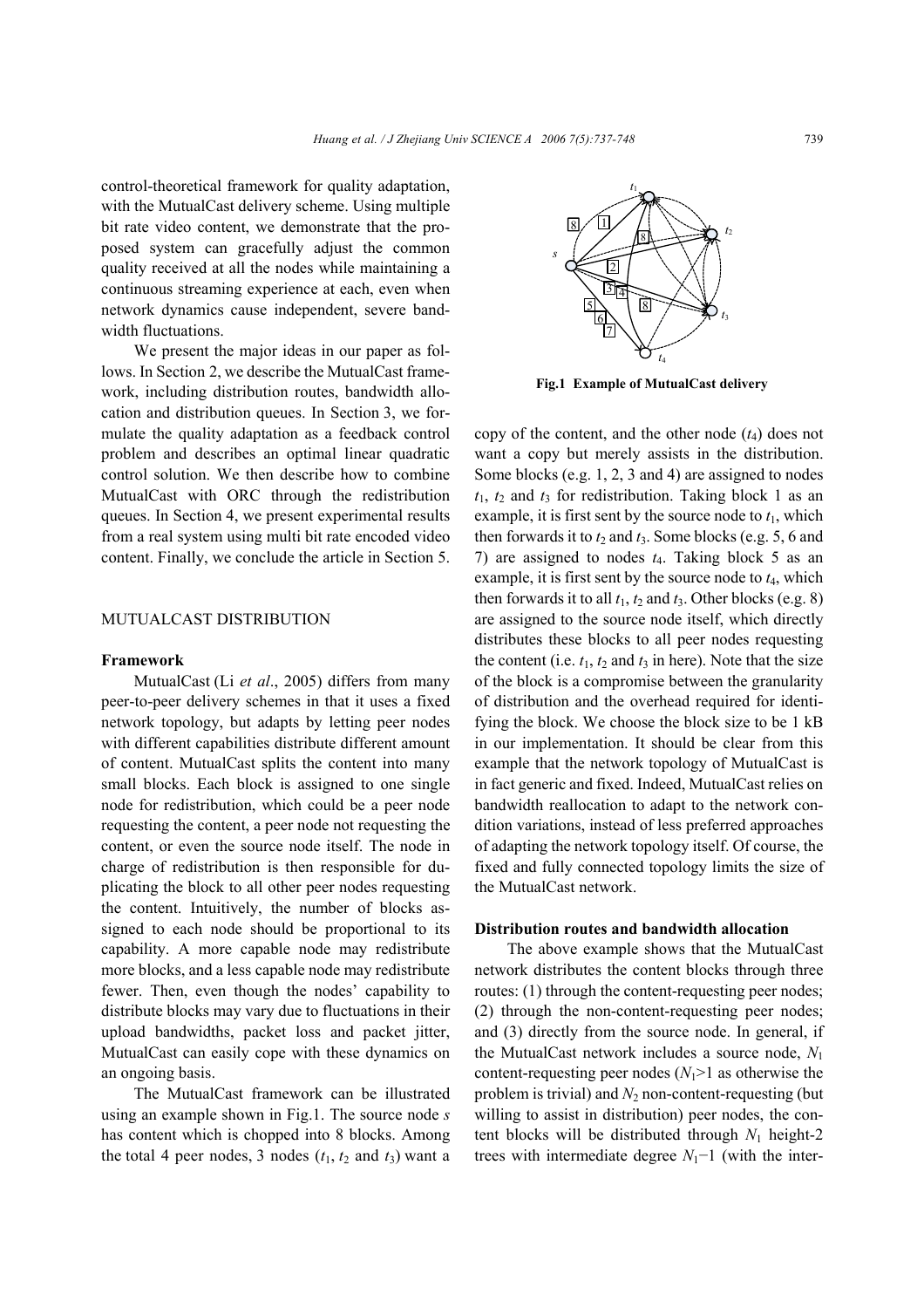mediate node being one of the content-requesting nodes),  $N_2$  height-2 trees with intermediate degree  $N_1$ (with the intermediate node being one of the non-content-requesting nodes), and one height-1 tree with degree  $N_1$ , all rooted at the source node.

Now, the bandwidth allocation question is which block should be assigned to which tree. Using a simple example, we can gain useful insights. Assume a portion of the content to be distributed needs bandwidth *B*. If it is assigned to distribute through a content-requesting peer node, then the upload bandwidth is  $(N_1-1)B$  at the intermediate node and *B* at the source node. Similarly, if it is distributed through a non-content-requesting peer node, then the upload bandwidth is  $N_2B$  at the node and *B* at the source. However, if it is directly distributed by the source node, then the source bandwidth is  $N_1B$  and much higher. Since it is desirable to use source bandwidth effectively, we should assign as many blocks as possible to the peer nodes (both content-requesting and non-content-requesting) and only assign blocks directly to the source node as the last resort.

This observation leads to the following general bandwidth allocation scheme. Among the three distribution routes outlined above, the most preferred route is route 1, followed by the route 2. Only when the source node still has upload bandwidth left after exhausting the routes 1 and 2, it may choose route 3 to distribute content directly to the peer nodes. Assume that in the MutualCast network the source node has an upload bandwidth  $B_s$ , the  $N_1$  content-requesting peer nodes have an average bandwidth  $B_1$ , and  $N_2$ non-content-requesting peer nodes have an average bandwidth  $B_2$ . Applying the distribution route selection strategy, the distribution capacity of the MutualCast network, defined as the maximum amount of content sent to the peer nodes, is obtained as:

$$
\theta = \begin{cases} B_s, & B_s \le B_{s1} + B_{s2}, \\ (B_{s1} + B_{s2}) + \frac{B_s - (B_{s1} + B_{s2})}{N_1}, & B_s > B_{s1} + B_{s2}, \end{cases}
$$
(1)

where

$$
B_{s1} = \frac{N_1}{N_1 - 1} B_1 \text{ and } B_{s2} = \frac{N_2}{N_1} B_2. \tag{2}
$$

This shows that before the upload bandwidths of all

the peer nodes have been exhausted, the distribution throughput is limited only by the upload bandwidth of the source node. All the  $N_1$  content-requesting peer nodes receive content at the rate of the upload bandwidth of the source node. After the upload bandwidths of all the peer nodes have been exhausted, the distribution throughput becomes  $(1/N_1)$ th of the sum of the upload bandwidths of the network  $(N_1B_1^+$  $N_2B_2+B_3$ ) minus a small portion  $(N_2B_2/N_1)$  wasted in the distribution through non-content-requesting peer nodes.

# **Distribution route selection through redistribution queue**

With the priority outlined in the previous subsection, if the available upload bandwidths of the source and all the peer nodes are known, the bandwidth allocated between any two nodes may be calculated, and content blocks be distributed accordingly. However, there is an even simpler method that works in a distributed fashion. Simple queues can be used to estimate the bandwidth on any connections, and in turn govern the selection of the distribution routes based on the status of the queues. In this way, implicit bandwidth allocation can be achieved without knowing of the bandwidths.

The key idea is to establish a queue to buffer content being sent from one node to another, and to use the queue to control the speed of distribution between any two nodes. In our implementation of MutualCast, the connections between nodes are established via TCP protocol. The redistribution queues are thus simply the TCP send and receive buffers. An additional advantage of using TCP is that the flow control, reliable data delivery and node leave events are all automatically handled by TCP. Reliable data delivery in MutualCast is inherited through these reliable TCP connections. Congestion control in MutualCast is likewise inherited.

Let forward link represent the TCP connection carrying blocks to be redistributed, and delivery link the TCP connection carrying blocks not to be further redistributed. Then, each peer node establishes one delivery link with every other content-requesting peer node. The source node establishes one forward link with every non-content-requesting peer node, one forward and one delivery link with every contentrequesting peer node. The selection of the distribution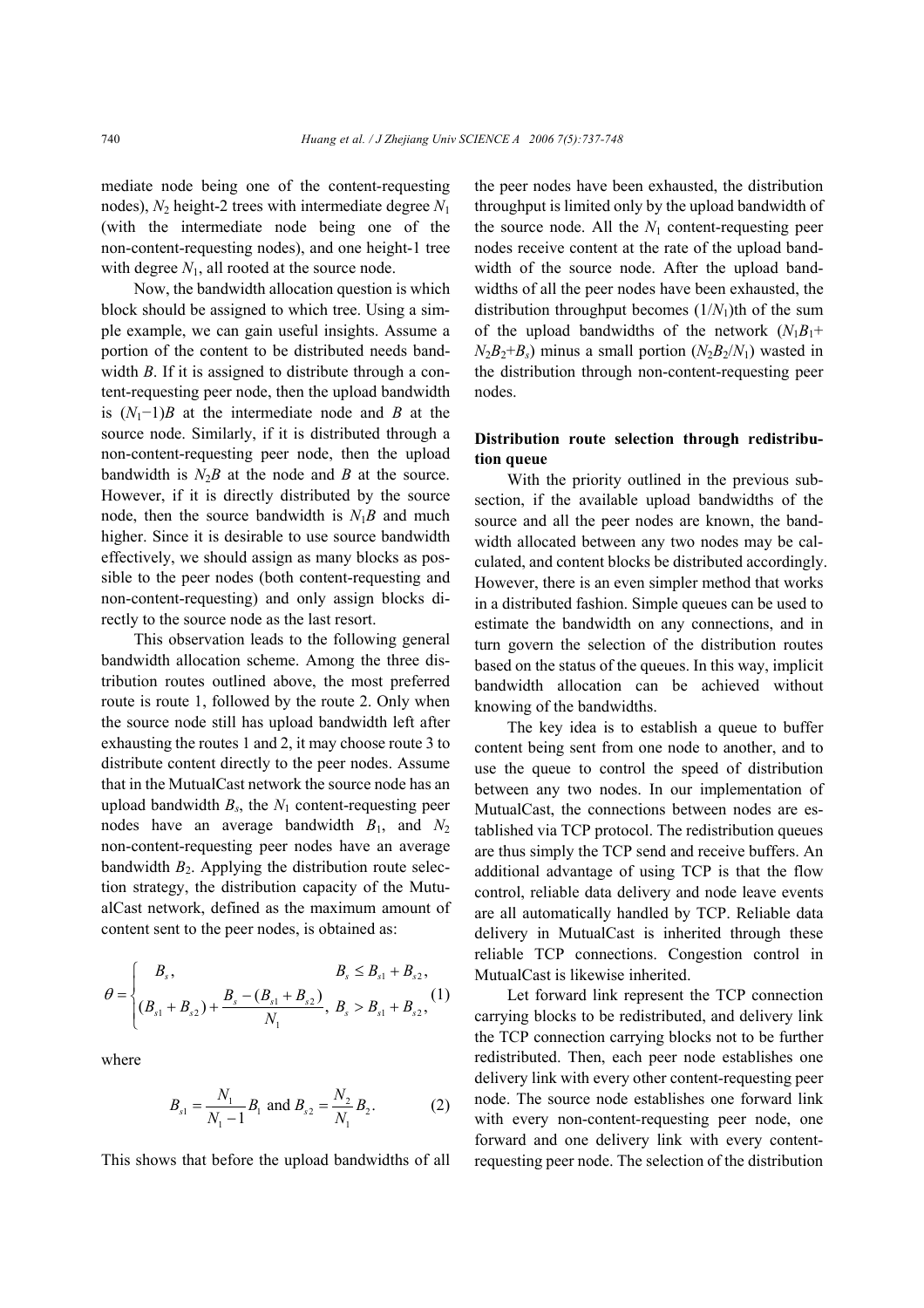routes then boils down to finding available slots in these links.

We now examine the workflow of the source and peer nodes. Each content-requesting peer node consists of two threads. One thread receives blocks from the delivery links. The other thread receives blocks from the forward link and redistributes them to all the other content-requesting peer nodes through the delivery links. For the non-content-requesting peer nodes, only the forward link thread is in operation.

The operational flow of the forward link thread of a peer node (both content-requesting and noncontent-requesting) is shown in Fig.2. In each of the loop iteration, the peer node removes one content block from the incoming forward link, and copies the block onto the outgoing delivery links of all the other content-requesting peer nodes. The thread does not remove another content block from the incoming forward link until it has successfully copied the last content block onto all the delivery links. That way, if the outgoing delivery links are blocked, possibly resulted from reaching the limit on the upload bandwidth, the peer node will stop removing the content blocks from the incoming forward link. The receiving rate of the forward link thus is effectively regulated to be (1/*M*)th of the upload bandwidth, where *M* is the number of nodes that the content block is redistributed to. Clearly, *M* equals *N*<sub>1</sub>−1 for the contentrequesting peer node and  $N_1$  for the non-contentrequesting peer node.



**Fig.2 Forward link thread peer node**

The operational flow of the delivery link thread (only in the content-receiving peer nodes) is shown in Fig.3. For content blocks arriving on the delivery links from nodes other than the source node, the operation is simply to remove them from the link as soon as they arrive. For content blocks arriving on the delivery link from the source node, we put an additional constraint that the blocks are removed only when the receiving buffer length of the forward link from the source node is above a certain threshold. The rationale is that the delivery link and the forward link are two competing TCP connections sharing the same network path from the source to the peer node. The content blocks sent through the forward link have higher priority, as they are to be redistributed to the other content-requesting peer nodes. The receiving buffer length policy guarantees that the bandwidth of the forward link is at least (1/*M*)th of the upload bandwidth before the delivery link is activated.



**Fig.3 Delivery link thread peer node**

The operational flow of the source node is shown in Fig.4. For each content block, the source node selects one of the distribution routes based on the status of the redistribution queues. The route selection is based on the following order of priorities: the highest priority to redistribute through the contentrequesting peer nodes, followed through non-contentrequesting peer nodes, and the lowest priority to distribute directly from the source node.

As shown in Fig.4, the source node first checks if there is space available in the forward links to the content-requesting peer nodes. If the send buffer of one of the forward link is not full, the content block is put into the buffer to be sent to the corresponding peer node, which then redistributes the block to all the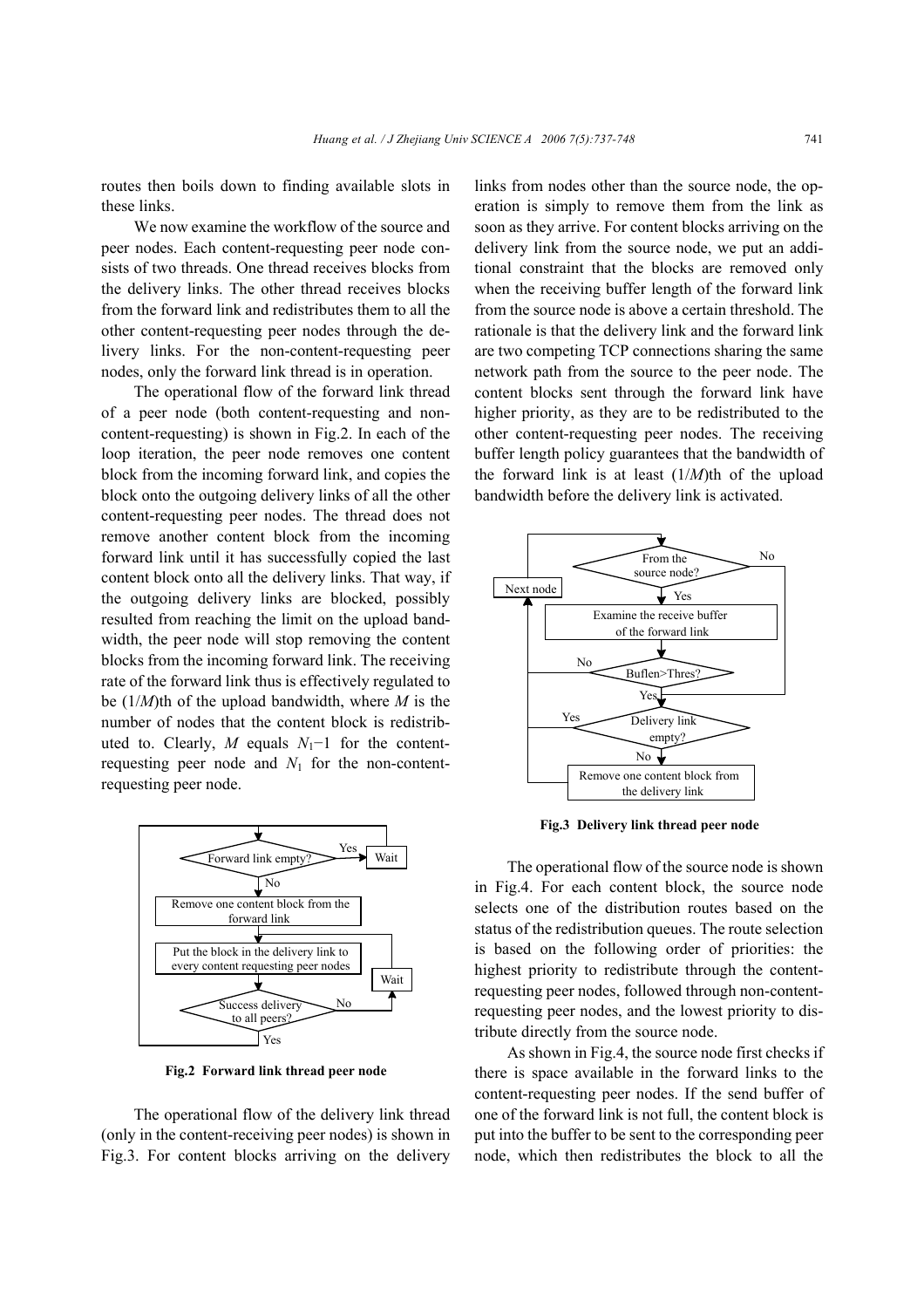

**Fig.4 Operation flow of source node**

other content-requesting peer nodes. If no available space can be found, the source node checks the forward links to the non-content-requesting peer nodes. If there is space available, then the content block is put into the buffer of the corresponding forward link. If there is still no space available even on these links, the source node pursues the final distribution route. It checks if there is space for one block available in all the delivery links to all the content-requesting peer nodes. Combined with the receiving buffer length policy in Fig.3, this ensures that the bandwidth of the

forward link does not get squeezed by the traffic of the forward link. If space is found, the content block is replicated and put into the delivery link to each content-requesting peer node. If there is no space on any of the distribution routes, the source node will wait for a short time before it retries again.

Using redistribution queues and the above operational strategy for the peer and source nodes, MutualCast handles anomalies such as packet loss and network congestion by adjusting the upload bandwidths of the nodes. It also achieves the distribution capacity by fully utilizing the upload bandwidths of the source and all the peer nodes (refer to (Li *et al*., 2005) for theoretical analysis and optimality proof).

## STREAMING QUALITY ADAPTATION

It should be clear now that the MutualCast network achieves optimal throughput performance. As the available upload bandwidth of individual peers varies, so does the throughput. When media content is streamed through the MutualCast network, it certainly faces time varying network conditions. However, users still expect that the startup delay will be low, playback will be continuous, and quality will be as high as possible given the average throughput.

Buffering at the client is the key to meeting these user expectations. Technically, buffering serves several distinct but simultaneous purposes. First, it allows the client to compensate for short-term variations in packet transmission delay (i.e., "jitter"). Second, it gives the client time to perform packet loss recovery if needed. Third, it allows the client to continue playing back the content during lapses in network bandwidth. And finally, it allows the content to be coded with variable instantaneous bit rate, thus improving overall quality.

By controlling the size of the client buffer over time it is possible for the client to meet the above mentioned user expectations. If the buffer is initially small, it allows a low startup delay. If the buffer never underflows, it allows continuous playback. If the buffer is eventually large, it asymptotically allows high robustness as well as high, nearly constant quality. Thus, client buffer management is a key element affecting the performance of streaming media systems.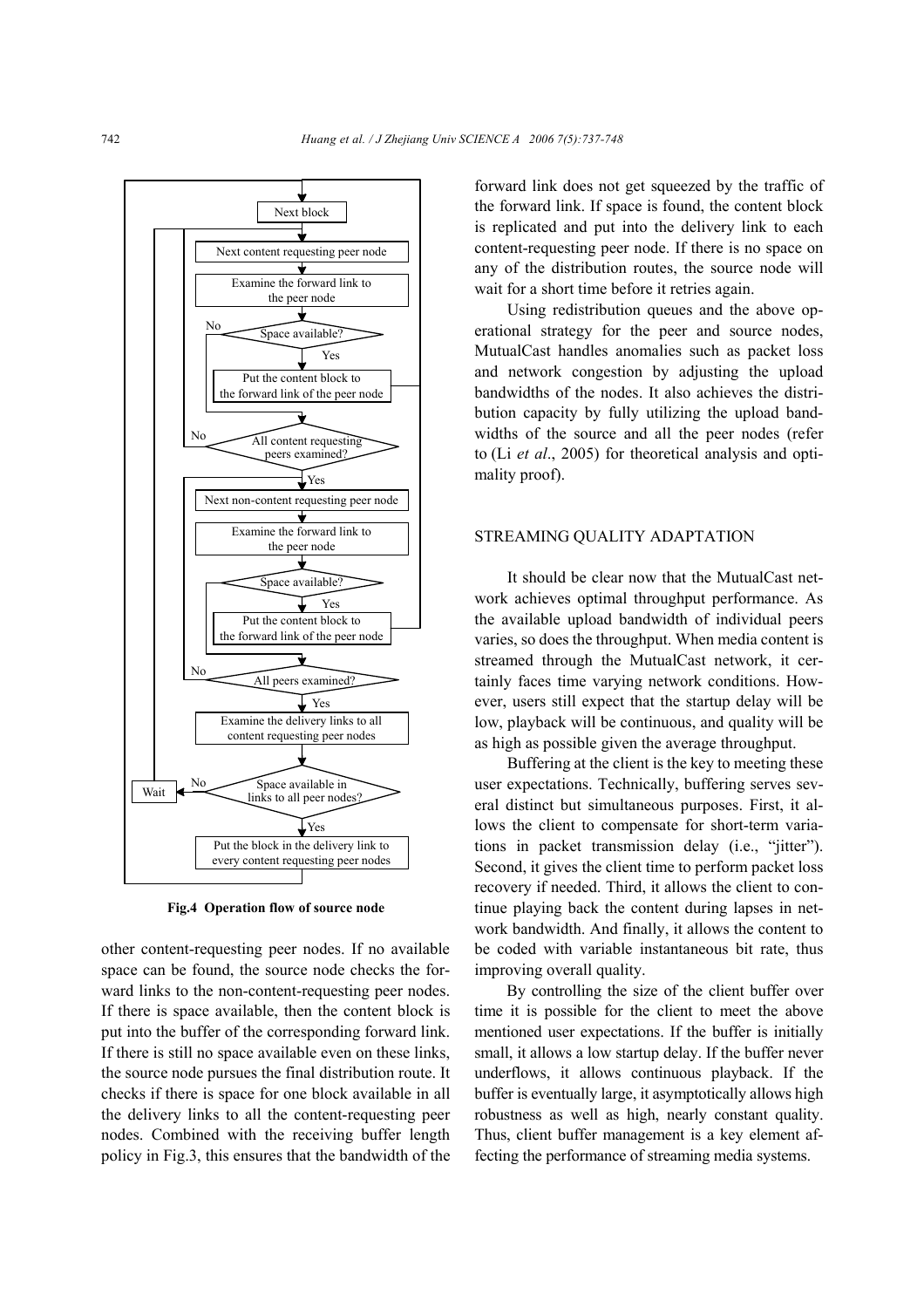The buffer duration (i.e., the number of seconds of content in the buffer) tends to increase or decrease depending on the ratio between the arrival rate  $r_a$  (the number of bits per second of real time that arrive at the client) and the coding rate  $r_c$  (the number of bits per second of encoded content, on average). If  $r_a/r_c$  is greater than the playback speed *ν*, then the buffer duration increases; otherwise it decreases. The arrival rate  $r_a$  is essentially determined by the network capacity, so if the network capacity drops dramatically for a sustained period, reducing the coding rate  $r_c$  is the only appropriate way to maintain the buffer duration and prevent an underflow leading to a rebuffering event. Adjusting the coding rate in the face of time varying network conditions is the problem of coding rate control.

Today's commercial streaming media systems (Conklin *et al*., 2001; Birney, 2003) rely on multi bit rate (MBR) coding to perform coding rate control. In MBR coding, semantically identical content is encoded into alternating bit streams at different coding rates and stored in the same media file at the server, allowing the content to be streamed at different levels of quality corresponding to a set of coding rates  ${r_c}$ , typically using bit stream switching.

Here we first summarize an Optimal Rate Control (ORC) framework (Huang *et al*., 2004a; 2004b; 2005) based on linear quadratic optimal control theory and designed for both scalable and MBR streaming media. We then describe how to naturally combine ORC with the MutualCast delivery scheme and gradually adjust the common quality at all peers.

#### **Optimal coding rate control**

The elements of our control model are illustrated in Fig.5. Media time refers to the clock running on the device used to capture and timestamp the original content, while client time refers to the clock running time the client used to play back the content. The playback deadline indicating the time at which frames are instantaneously decoded and rendered, increases linearly at a rate of  $1/v$  seconds of client time per second of media time, where  $\nu$  is the playback speed. (For instance, slow motion sets  $v=1/2$ , then each second of media will be consumed in 2 s of client time) The arrival schedule indicating the times at which encoded frames arrive at the client, increases in steps of size  $b(n)/r_a$ , where  $b(n)$  is the size in bits of frame *n*.



**Fig.5 Coding rate control model**

The arrival schedule is bounded between a lower and an upper bound representing a leaky bucket (Ribas-Corbera *et al*., 2003) containing the encoded stream. The upper bound increases linearly at slope  $r_c/r_a$ . The goal of our control system is to control the upper bound so that it tracks a target schedule sufficiently in advance of the playback deadline. It should be clear that the direction of the upper bound can be changed by changing the coding rate  $r_c$ , possibly to compensate for a change in the arrival rate  $r_a$  (affected by available network bandwidth). It turns out that the upper bound  $t_b(n)$  at frame *n* evolves according to the linear dynamical system

$$
t_{\rm b}(n+1) = t_{\rm b}(n) + \frac{r_{\rm c}(n+1)}{f\tilde{r}_{\rm a}} + w(n),
$$

where  $r_c(n+1)$  is the coding rate of frame  $n+1$ ,  $\tilde{r}_a$  is a smoothed estimate of the arrival rate, and *f* the frame rate. Any deviation caused by using  $\tilde{r}_a$  instead of the instantaneous arrival rate  $r_a$  in the above equation is captured by the noise term  $w(n)$ . Thus we can use linear feedback to make the upper bound  $t<sub>b</sub>(n)$  track a target schedule  $t_T(n)$  by controlling the coding rate of a future frame. We also wish to minimize quality variations due to large or frequent changes in the coding rate. This is achieved by designing the feedback gain to minimize the quadratic cost function

$$
I = \sum_{n=0}^{N} \left( (t_{b}(n) - t_{T}(n))^{2} + \sigma \left( \frac{r_{c}(n+1) - r_{c}(n)}{\tilde{r}_{a}} \right)^{2} \right),
$$

where the first term penalizes the deviation of the buffer tube upper bound from the target schedule and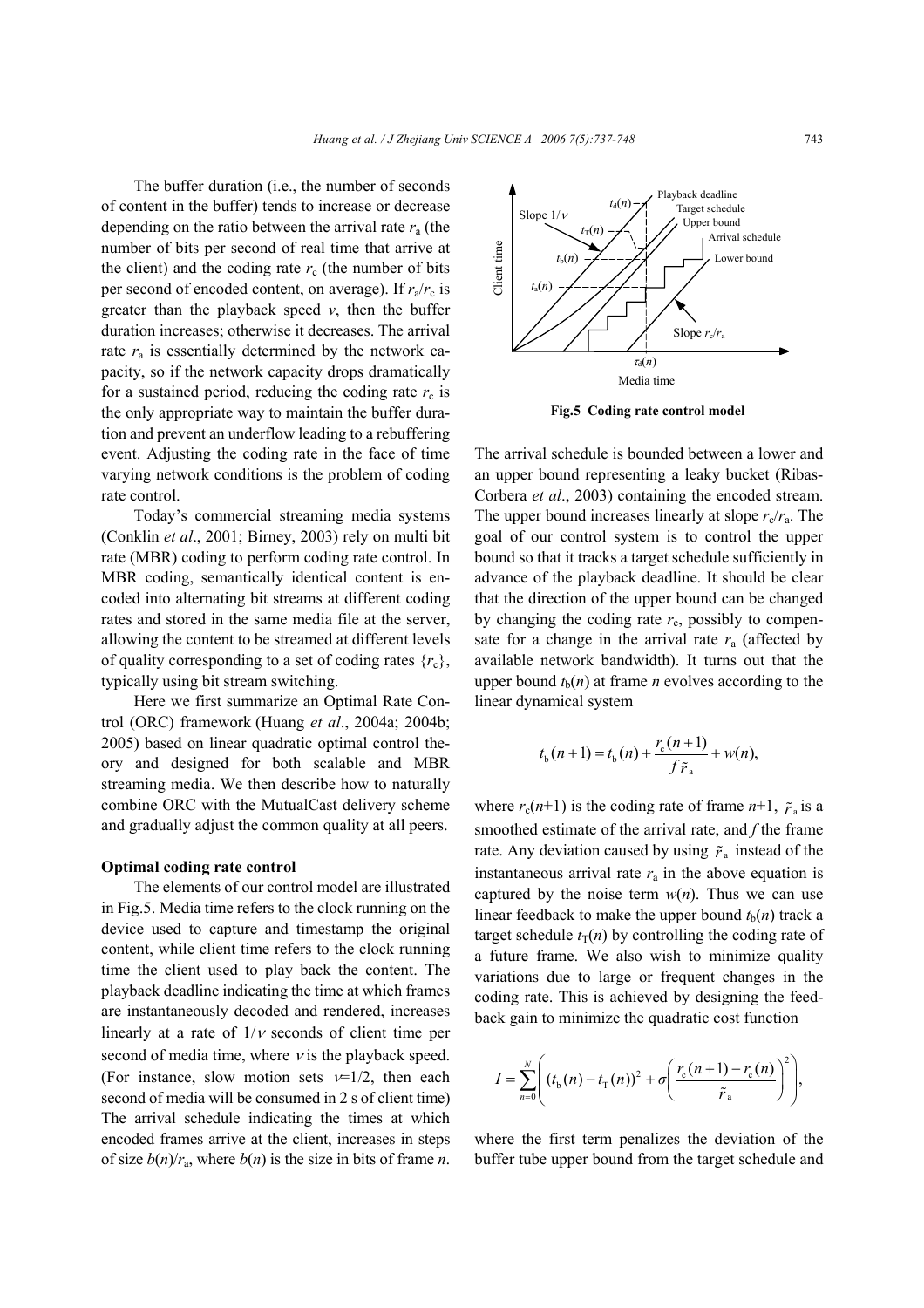the second term penalizes the relative coding rate difference between successive frames. Here, *N* is the control window size and  $\sigma$  is a Lagrange multiplier or weighting parameter balancing the two terms.

By defining the error state  $e(n)=t_b(n)-t_T(n)$  and the control input  $u(n) = (r_c(n+2) - r_c(n+1))/\tilde{r}_a$ , the linear dynamical system can be expressed in error space as:

$$
e(n+1) = \begin{bmatrix} 2 & -1 & 1/f \\ 1 & 0 & 0 \\ 0 & 0 & 0 \end{bmatrix} e(n) + \begin{bmatrix} 0 \\ 0 \\ 1 \end{bmatrix} u(n) + \begin{bmatrix} 1 \\ 0 \\ 0 \end{bmatrix} d(n),
$$
\n(3)

where  $e(n)=[e(n)e(n-1)u(n-1)]^T$  is a state vector in the error space and *d*(*n*)=*w*(*n*)−*w*(*n*−1). Correspondingly, the cost function becomes:

$$
I = \sum_{n=0}^{N} {\{e(n)^{\mathrm{T}} \mathbf{Q} e(n) + u(n-1)^{\mathrm{T}} Ru(n-1)\}}, \quad (4)
$$

where  $Q = C^T C$  (with  $C = [1 \ 0 \ 0]$ ) and  $R = \sigma$ . Thus, the original coding rate control problem can be converted to a standard regulator problem in error space. After an optimal control feedback gain  $G^*$  is obtained by solving the corresponding Discrete Algebraic Riccati equation (DARE) (Anderson and Moore, 1990) (letting *N*→∞), the ideal coding rate for frame  $n+2$  can be computed as (refer to (Huang *et al*., 2005) for detailed derivation and analysis of stability and robustness)

$$
r_{\rm c}(n+2)=r_{\rm c}(n+1)-\boldsymbol{G}^*\boldsymbol{e}(n)\tilde{r}_{\rm a}.
$$

The term  $t_b(n)$  within the error vector  $e(n)$  can be estimated as  $t_a(n)+g(n)/\tilde{r}_a$ , where  $g(n)$  is the amount of space left in the leaky bucket after frame *n* is inserted.

### **Multiple bit rate streaming**

The above coding rate control framework works perfectly for scalable streaming media. But to apply it to MBR streaming, a couple of additional issues need to be carefully addressed.

First, in MBR streaming there are only a limited number of coding rates (usually  $5\negmedspace\sim$ 7) available. This coarse quantization of the desired coding rate introduces a significant nonlinearity into the closed loop system. In fact, the large gaps between the available coding rates introduce oscillations. For example, if two neighboring coding rates straddle a constant arrival rate, the controller will oscillate between the two coding rates in an attempt to keep the client buffer at a target level.

Second, in MBR streaming the coding rate cannot be switched at an arbitrary time. In fact, before the server can switch to a new stream, it must wait for the next switch point (e.g., an I frame) in the new stream, which could be five or ten seconds away. Thus, the old coding rate may continue for quite a while before it changes to the new coding rate. From the controller's perspective, this long random extra delay tends to destabilize the closed-loop system.

Here, we describe a technique to help stabilize the control system and reduce steady state oscillations to a period of at least a minute. With this technique, rapid down-switching is permitted. In fact, we choose a small value of  $\sigma$ , changing the balance between responsiveness and smoothness of the coding rate in favor of a rapid switching response. However, only conservative up-switching is permitted. Conservative up-switching ensures that spurious changes in coding rate do not occur, and that oscillations in the coding rate have a low frequency. In particular, conservative up-switching reduces the oscillations between two adjacent but widely spaced MBR coding rates, one above the arrival rate and one below the arrival rate.

The idea behind conservative up-switching is to establish a conservative limit on how high the coding rate can be raised above the arrival rate. If the current coding rate is below the arrival rate, and the client buffer duration begins to increase above its target level, then the coding rate can be switched up to a new coding rate above the arrival rate only if the new coding rate is below the conservative limit. Given the current client buffer duration, the conservative limit is set to a value such that if the coding rate is switched up to a new coding rate at this value, the client buffer would take at least ∆*t* seconds of client time to drain back to the target level. Thus, the mechanism ensures that the period of oscillation will be at least ∆*t* seconds. In our experiments, we set ∆*t* to be 60 s.

Fig.6 shows how we compute the conservative limit. Let  $\Delta \tau_1$  be the client buffer duration (in media time) at the moment that the coding rate is switched up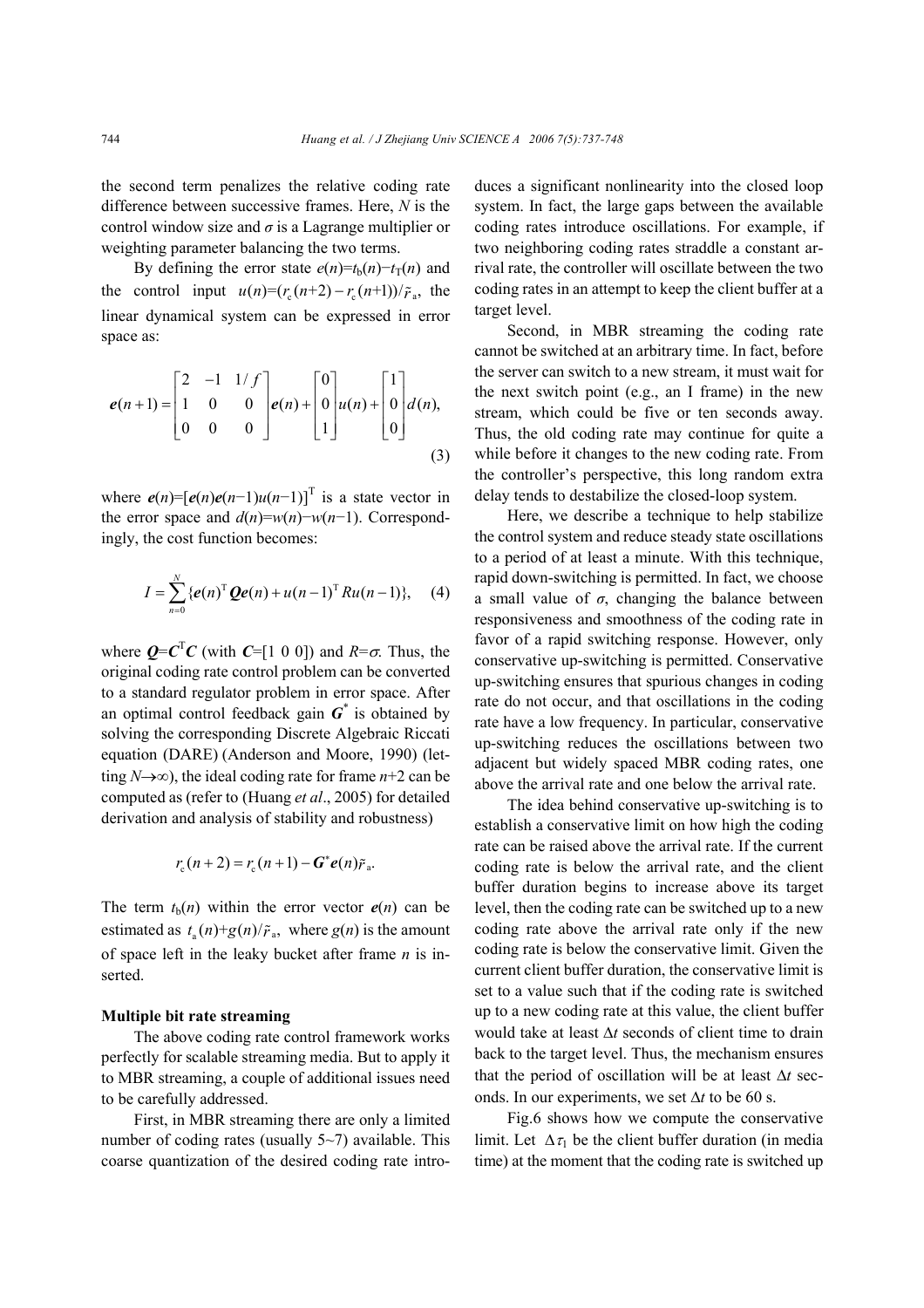

**Fig.6 Conservative rate up-switching**

from  $r_c^{\text{old}}$  to  $r_c^{\text{new}}$ . Thus  $\Delta \tau_1$  is the number of seconds of content that will be consumed at the old coding rate  $r_c^{\text{old}}$  before content at the new coding rate begins to be consumed (For simplicity we assume that all of the content in the client buffer at the time of the switch is coded at rate  $r_c^{\text{old}}$ ). Let  $\Delta \tau_2$  be the number of seconds of content that is consumed at the new coding rate  $r_c^{\text{new}}$  before the client buffer duration drops to some level  $\Delta \tau_3$  seconds (in media time), greater than the target level  $\Delta \tau$ . The duration of this phase is determined such that the total time since the switch is exactly  $\Delta t = (\Delta \tau_1 + \Delta \tau_2)/v$  seconds (in client time). Now, the number of bits that arrive at this time

> $r_{\rm a}\Delta t = r_{\rm c}^{\rm new}(\Delta\tau_2 + \Delta\tau_3)$  $\geq r_{\rm c}^{\rm new}(\Delta\tau_2+\Delta\tau_{\rm T})$

 $r_c^{\text{new}}(\nu \Delta t - \Delta \tau_1 + \Delta \tau_T),$ 

or

$$
r_c^{\text{new}} \ge \frac{r_a \Delta t}{\nu \Delta t - \Delta \tau_1 + \nu \Delta t_\text{T}},\tag{5}
$$

where  $\Delta t$ <sup>T</sup> is the target buffer duration in client time. The parameter ∆*t* can be tuned to yield the desired behavior. A large ∆*t* indicates that up-switching is more conservative, while a smaller ∆*t* indicates that upswitching is more prompt. In our implementation, ∆*t* is set to 60 s while the target  $\Delta t_T$  is typically about 10 s. This improves controller stability for MBR streaming.

## **Combining ORC with MutualCast**

ORC can be easily implemented as a black-box at the client, which exposes mainly two input interfaces and one output interface. One interface gets input from the client network component and is triggered whenever a new network packet is received. ORC uses this information to compute the average arrival rate  $\tilde{r}_a$ . The other interface gets input from the client application and is triggered whenever a complete new frame is received. Then, ORC runs the aforementioned algorithm and outputs a desirable MBR rate. The MBR rate is feedback to the server, which in turn switches to the corresponding bit stream at the next switching point.

From the above description, it is clear that ORC can be combined easily with the MutualCast delivery scheme. From ORC's perspective, the source node has the media content and certainly functions as the server. The rest of the MutualCast network then can be visualized as a giant client, and the redistribution queue at the source node can be imagined as the time varying network connection between the server and the client. When a new packet is inserted into the redistribution queue, it triggers ORC. And when a complete new frame is inserted into the redistribution queue, it also triggers ORC, which then outputs a desirable MBR rate. At the next switching point, a stream of corresponding bit rate will be selected by the source node and the quality to all the peer nodes is affected afterwards. Note that in this case, ORC is physically running at the source node, thus the quality adaptation will only be affected by the system wide throughput, not directly by the number of the peer nodes.

#### **Additional startup delay**

Using redistribution queues can cause additional startup delay, which is equivalent to the time taken to fill the buffer in the queues. Imagine one node is sending data to another with a limited upload bandwidth, then the additional startup delay equals the amount of time taken to fill the sender buffer. Note that the receiver buffer will remain empty assuming unlimited download bandwidth. Let the sender buffer size be *K* and the upload bandwidth *B*, then the additional startup delay is

$$
t_{\rm d} = K/B. \tag{6}
$$

In the MutualCast network, some data blocks are duplicated and delivered to all peer nodes directly by the source node (when  $B_s > B_{s1} + B_{s2}$  in Eq.(1)). The additional startup delay inccurred by these data blocks can be computed using Eq.(6). Other data blocks, however, are redistributed by the peer nodes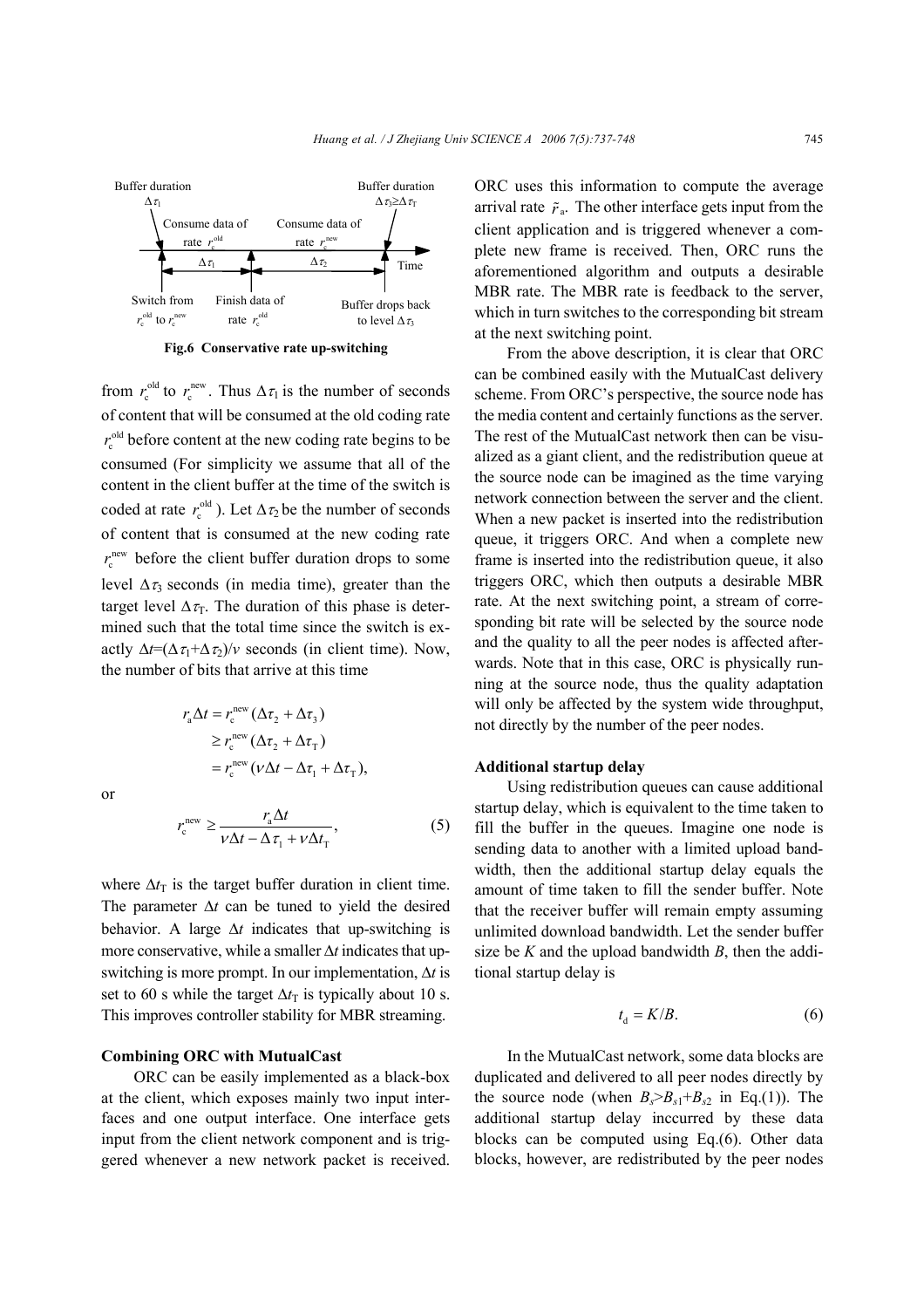and reach their destination through the two-tier trees. The intermediate nodes in these trees have limited upload bandwidths. For those data blocks, the additional startup delay equals the time taken to fill the source sender buffer, the intermediate node's receiver buffer, and its sender buffer to the destination node as well. Assuming all buffers are the same size, then  $t_d$ =3 $K/B$ . Considering all possible routes for the data blocks: (1) directly from the source; (2) from the other content-requesting peer nodes; and (3) from the non-content-requesting peer nodes, we can get the additional startup delay as

$$
t_{\rm d} = \begin{cases} \max\left(\frac{3K}{B_{\rm l}}(N_{\rm l}-1), \frac{3K}{B_{\rm 2}}N_{\rm l}\right), B_{\rm s} \leq B_{\rm s1} + B_{\rm s2}, \\ \max\left(\frac{3K}{B_{\rm l}}(N_{\rm l}-1), \frac{3K}{B_{\rm 2}}N_{\rm l}, \frac{K}{B_{\rm s} - (B_{\rm s1} + B_{\rm s2})}N_{\rm l}\right), B_{\rm s} > B_{\rm s1} + B_{\rm s2}. \end{cases}
$$
(7)

This really is an interesting and unintuitive result showing that although we can limit the buffer in the redistribution queues, the additional startup delay still increases linearly in terms of the peer nodes number. This indeed is another limiting factor constraining the size of the MutualCast network.

# PERFORMANCE

We evaluate the performance of adaptive peer-to-peer streaming in the MutualCast network composed of 1 source and 4 peer nodes. The media file distributed is an MBR file containing a 20-minute clip of the Matrix coded at five different combinations of audio and video bit rates, as listed in Table 1, using a 5-second leaky bucket for each coding rate. The upload bandwidths of all peer nodes are shown in Fig.7, which vary randomly every second but also follow a general trend of decreasing, increasing and then stabilizing. Using Eq.(1), we compute the distribution capacity of the MutualCast network shown in Fig.8. Correspondingly, the measured throughput at the source node is also shown in Fig.8, which matches the optimal throughput quite well. This again confirms that the MutualCast network achieves the distribution capacity. Note that the measured throughputs are a bit more fluctuating, which is reasonable considering the much more severe bandwidth fluctuations of all the peer nodes.

Fig.9 shows the receiving rate, reception quality and buffer status at one of the peer nodes, which is quite typical among all the peer nodes. It is clear that users' expectations are satisfied with no rebuffering, maximal quality and smoothness over the entire session. Indeed, Fig.9 shows that the coding rate (and hence the quality) is as high as possible given the average arrival rate, except during the first 15 s or so, in which the coding rate is lower than the arrival rate

**Table 1 Bit rates in MBR file** 

| Audio (kbps) | Video (kbps) | Audio+Video (kbps) |
|--------------|--------------|--------------------|
| 32           | 32           | 64                 |
| 32           | 64           | 96                 |
| 32           | 189          | 22.1               |
| 32           | 314          | 346                |
| 32           | 464          | 496                |



**Fig.7 Upload bandwidth at receiver nodes. (a) Node** *t***1; (b) Node** *t***2; (c) Node** *t***3; (d) Node** *t***<sup>4</sup>**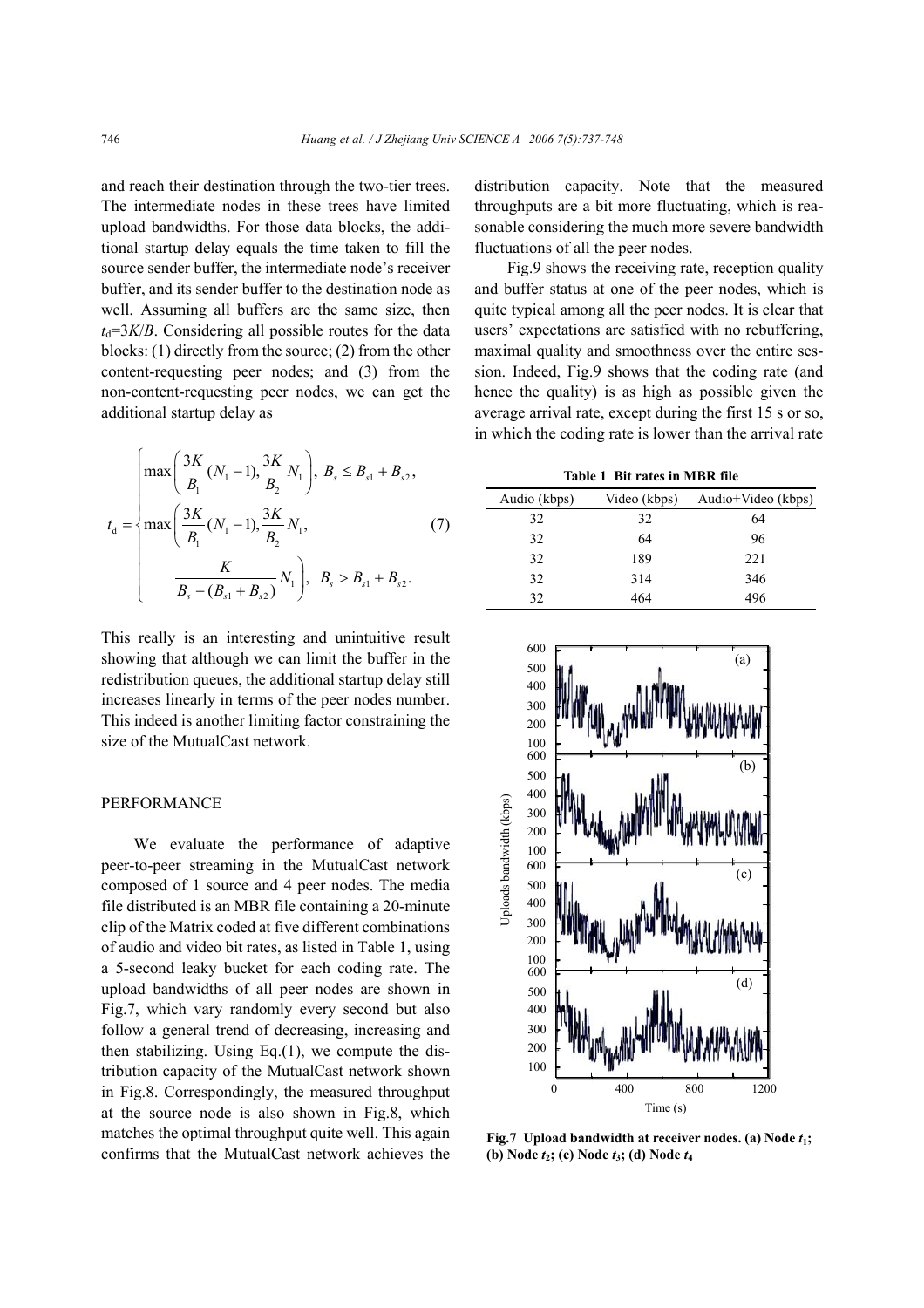

**Fig.8 MutualCast system wide throughput. (a) Theoretical source throughput; (b) Measured source throughput**



**Fig.9 Throughput (a) and buffer duration (b) at receiver nodes**

to build up the client buffer without incurring a large startup delay. Smoothness is also achieved, since the coding rate does not change spuriously, dropping only when the client buffer falls below its target and rising only when it can sustain the higher bit rate for at least 60 s in steady state. Correspondingly, Fig.9 shows that after the initial 15 s, the buffer duration hovers between 5 and 35 s, and does not underflow. Note that the receiving rate at the peer node is even more fluctuating than the source node throughput, although their long term average is the same. Also note that these fluctuations at the peer node do not affect the reception quality determined at the source node. As long as the peer node buffer does not underflow, continuous playback is guaranteed.

## **SUMMARY**

In this paper, we describe the MutualCast framework, a simple multi-tree ALM scheme that quickly adapts to heterogeneous and time-varying networks, while achieving provably optimal throughput performance. Combining it with ORC, a control-theoretical framework for quality adaptation, we study how the adaptivity of MutualCast can be paired with the adaptive rate control for streaming media. Using multiple bit rate video content, we show that the proposed system can smoothly adjust the common quality received at all the nodes while maintaining a continuous streaming experience at each, even when the network undergoes independent and severe bandwidth fluctuations.

#### **References**

- Anderson, B.D.O., Moore, J.B., 1990. Optimal Control: Linear Quadratic Methods. Prentice Hall.
- Bharambe, A., Herley, C., Padmanabhan, V., 2005. Understanding and Deconstructing Bittorrent Performance. Microsoft Research Technical Report, MSR-TR-2005 -05.
- Birney, W., 2003. Intelligent Streaming. Available at http://www.microsoft.com/windows/windowsmedia/howto/